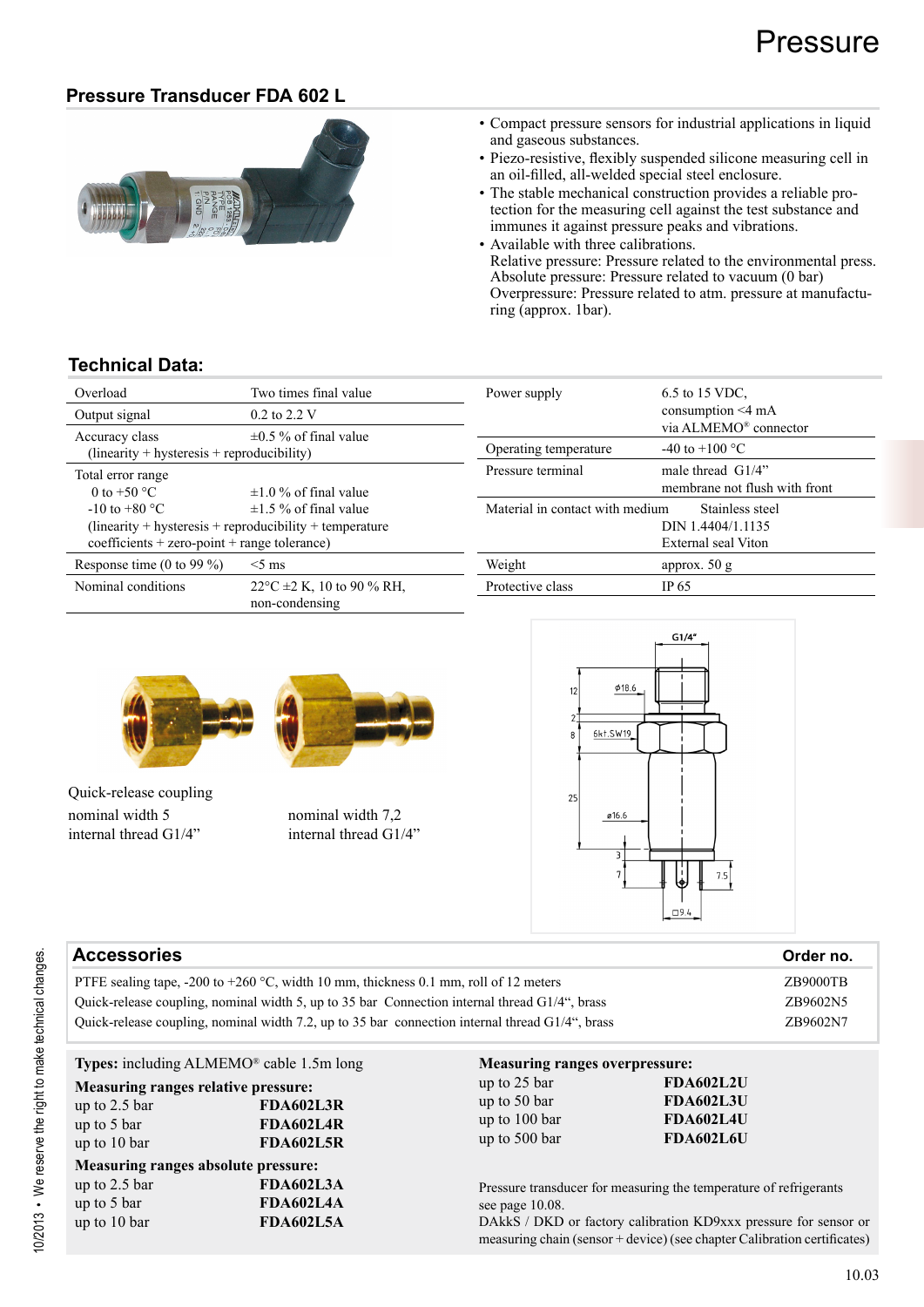# Pressure

## **Pressure Sensors FD 8214**





- Compact pressure sensors for liquid and gaseous substances.
- Piezo-resistive measuring cell with temperature compensation.
- Pressure membrane and enclosure made from special steel.
- Available with three calibrations. Relative pressure: Pressure related to the environmental pressure. Absolute pressure:

Pressure related to vacuum (0bar).

Overpressure:

Pressure related to atm. pressure at manufacturing (approx. 1bar).

**!** As the pressure is transmitted to the pressure membrane through a small hole in the thread part, the liquids should not be prone to crystallise and gases should not be heavily contaminated with dust.

| <b>Options</b>                                       | Order no.  |                                  | Order no.       |
|------------------------------------------------------|------------|----------------------------------|-----------------|
| Linearity $0.1\%$ (for ranges 1 bar to 600 bar)      | OR8214G1   | KF <sub>25</sub>                 | OR8214KF25      |
| Substance temperature $-25$ to $+100$ <sup>o</sup> C | OR8214T1   | Food compliant version           |                 |
| Substance temperature $-25$ to $+150$ <sup>o</sup> C |            | with vegetable oil ASEOL Food    | <b>OR8214ML</b> |
| (version with cooling fins)                          | OR8214T2   | Throttle against excess pressure | <b>OR8214DS</b> |
| Process connection, small flange                     |            | Output 0 to 10V                  | <b>OR8214V</b>  |
| (for FD8214xxA absolute pressure)                    |            | Output 0 to 20mA                 | OR8214A         |
| KF16                                                 | OR8214KF16 | Output 4 to 20mA                 | OR8214R4        |
|                                                      |            |                                  |                 |

| <b>Accessories</b>                | Order no. |                                       | Order no. |
|-----------------------------------|-----------|---------------------------------------|-----------|
| Coupler socket with 2m cable      | ZA8214AK  | Coupler socket 6-pin Straight version | ZB9030RB  |
| and ALMEMO <sup>®</sup> connector |           | Coupler socket 6-pin Angled version   | ZB9030RBW |

#### **Types Order no.**

FD 8214: Standard version with G1/4" internal thread Other threads available on request

FD 8214 M:

Membrane (welded with end of thread) flush with front, external thread G1/2", can be sterilised (important for food and pharmaceutical industry)

Other threads available on request

G1/4"internal thread G1/2"external thread

#### **Measuring ranges relative pressure:**

| $0$ to 100 mbar   | <b>FD821401R</b> | <b>FD8214M01R</b> |
|-------------------|------------------|-------------------|
| 0 to $160$ mbar   | <b>FD821402R</b> | <b>FD8214M02R</b> |
| $0$ to 250 mbar   | <b>FD821403R</b> | <b>FD8214M03R</b> |
| $0$ to $400$ mbar | <b>FD821404R</b> | <b>FD8214M04R</b> |
| $0$ to $600$ mbar | <b>FD821405R</b> | <b>FD8214M05R</b> |
| $0$ to $800$ mbar | <b>FD821406R</b> | <b>FD8214M06R</b> |
| $0$ to 1 bar      | <b>FD821407R</b> | <b>FD8214M07R</b> |
| 0 to 1.6 bar      | <b>FD821408R</b> | <b>FD8214M08R</b> |
| $0$ to 2.5 bar    | <b>FD821409R</b> | <b>FD8214M09R</b> |
| $0$ to 4 bar      | <b>FD821410R</b> | <b>FD8214M10R</b> |
| $0$ to 6 bar      | <b>FD821411R</b> | <b>FD8214M11R</b> |
| $0$ to 10 bar     | <b>FD821412R</b> | <b>FD8214M12R</b> |

| $G1/4$ "internal thread $G1/2$ " external thread |  |  |
|--------------------------------------------------|--|--|
|--------------------------------------------------|--|--|

#### **Measuring ranges absolute pressure:**

|              | Option: Process connection. small flange (see under Options) |  |                   |  |
|--------------|--------------------------------------------------------------|--|-------------------|--|
| $0$ to 1 bar | <b>FD821407A</b>                                             |  | <b>FD8214M07A</b> |  |

| <b>FD821407A</b>                      | <b>FD8214M07A</b> |
|---------------------------------------|-------------------|
| <b>FD821408A</b>                      | <b>FD8214M08A</b> |
| <b>FD821409A</b>                      | <b>FD8214M09A</b> |
| <b>FD821410A</b>                      | <b>FD8214M10A</b> |
| <b>FD821411A</b>                      | <b>FD8214M11A</b> |
| <b>FD821412A</b>                      | <b>FD8214M12A</b> |
| <b>Measuring ranges overpressure:</b> |                   |
| <b>FD821412U</b>                      | <b>FD8214M12U</b> |
| <b>FD821413U</b>                      | <b>FD8214M13U</b> |
| <b>FD821414U</b>                      | <b>FD8214M14U</b> |
| <b>FD821415U</b>                      | <b>FD8214M15U</b> |
| <b>FD821416U</b>                      | <b>FD8214M16U</b> |
| <b>FD821417U</b>                      | <b>FD8214M17U</b> |
| <b>FD821418U</b>                      | <b>FD8214M18U</b> |
| <b>FD821419U</b>                      | <b>FD8214M19U</b> |
| <b>FD821420U</b>                      | <b>FD8214M20U</b> |
| <b>FD821421U</b>                      | <b>FD8214M21U</b> |
| <b>FD821422U</b>                      | <b>FD8214M22U</b> |
|                                       |                   |

other measuring ranges on request

DAkkS / DKD or factory calibration KD9xxx pressure for sensor or measuring chain (sensor + device) (see chapter Calibration certificates)